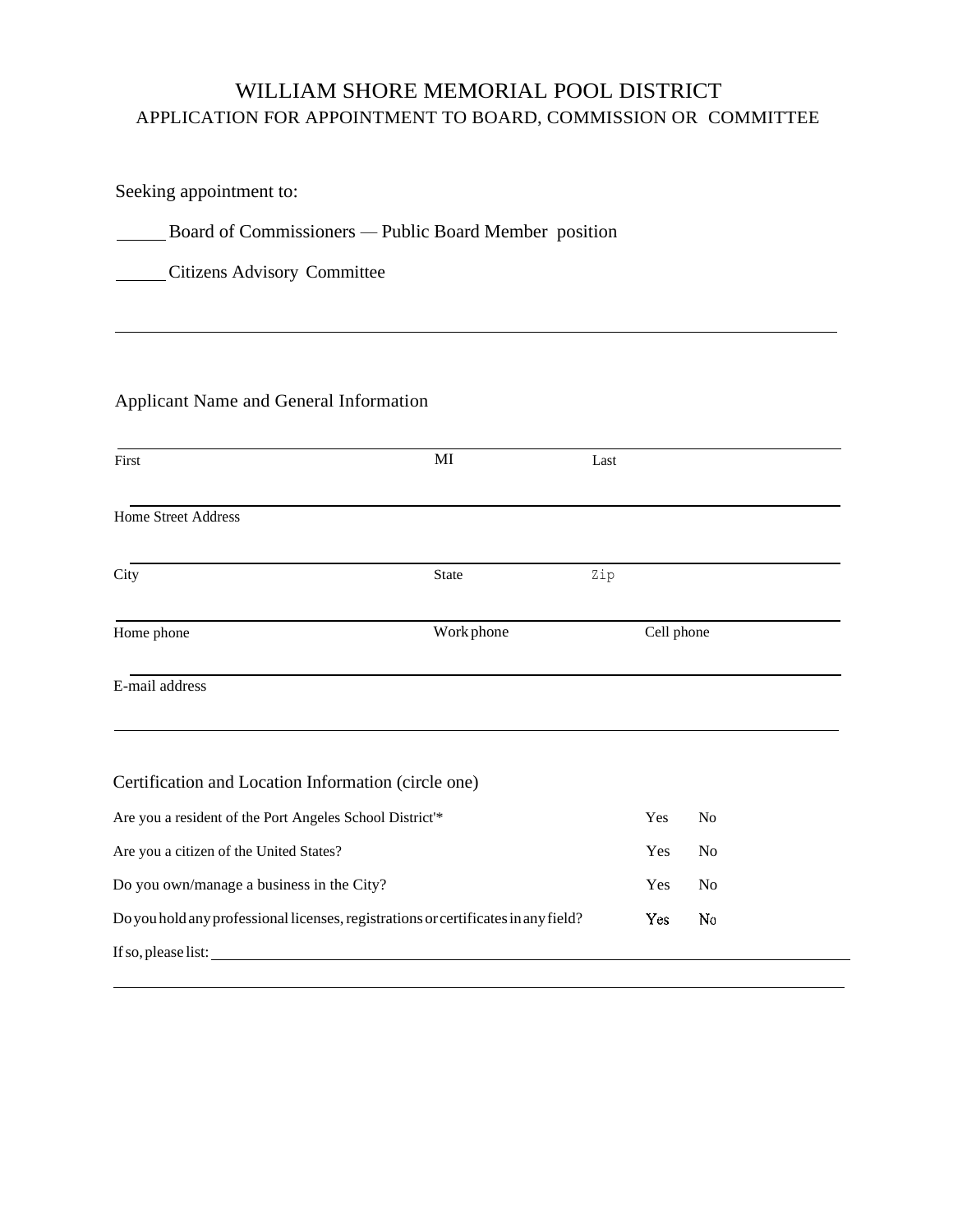Are you aware of any conflict of interest which might arise by your service on a William Shore Memorial Pool District Board or Committee? If so, please explain:

#### Work Experience - List most recent experience first, or attach a resume

| Employer              | Title | From $(M/Y)$ | To $(M/Y)$ |
|-----------------------|-------|--------------|------------|
| Brief job description |       |              |            |
| Employer              | Title | From $(M/Y)$ | To $(M/Y)$ |
| Brief job description |       |              |            |
| Employer              | Title | From $(M/Y)$ | To $(M/Y)$ |
| Brief job description |       |              |            |

#### **Education** - List most recent experience first

|                      |                                   | Yes No     |
|----------------------|-----------------------------------|------------|
| Institution/Location | Degree earned/Major area of study | Graduated? |
|                      |                                   | Yes No     |
| Institution/Location | Degree earned/Major area of study | Graduated? |
|                      |                                   | Yes No     |
| Institution/Location | Degree earned/Major area of study | Graduated? |

Charitable, Social and Civic Activities and Memberships - List major activities you have participated in during the last five years

| Organization/Location                    | Group's purpose/objective | # of members |
|------------------------------------------|---------------------------|--------------|
| Brief description of your participation: |                           |              |
|                                          |                           |              |
|                                          |                           |              |
|                                          |                           |              |
| Organization/Location                    | Group's purpose/objective | # of members |
|                                          |                           |              |
| Brief description of your participation: |                           |              |